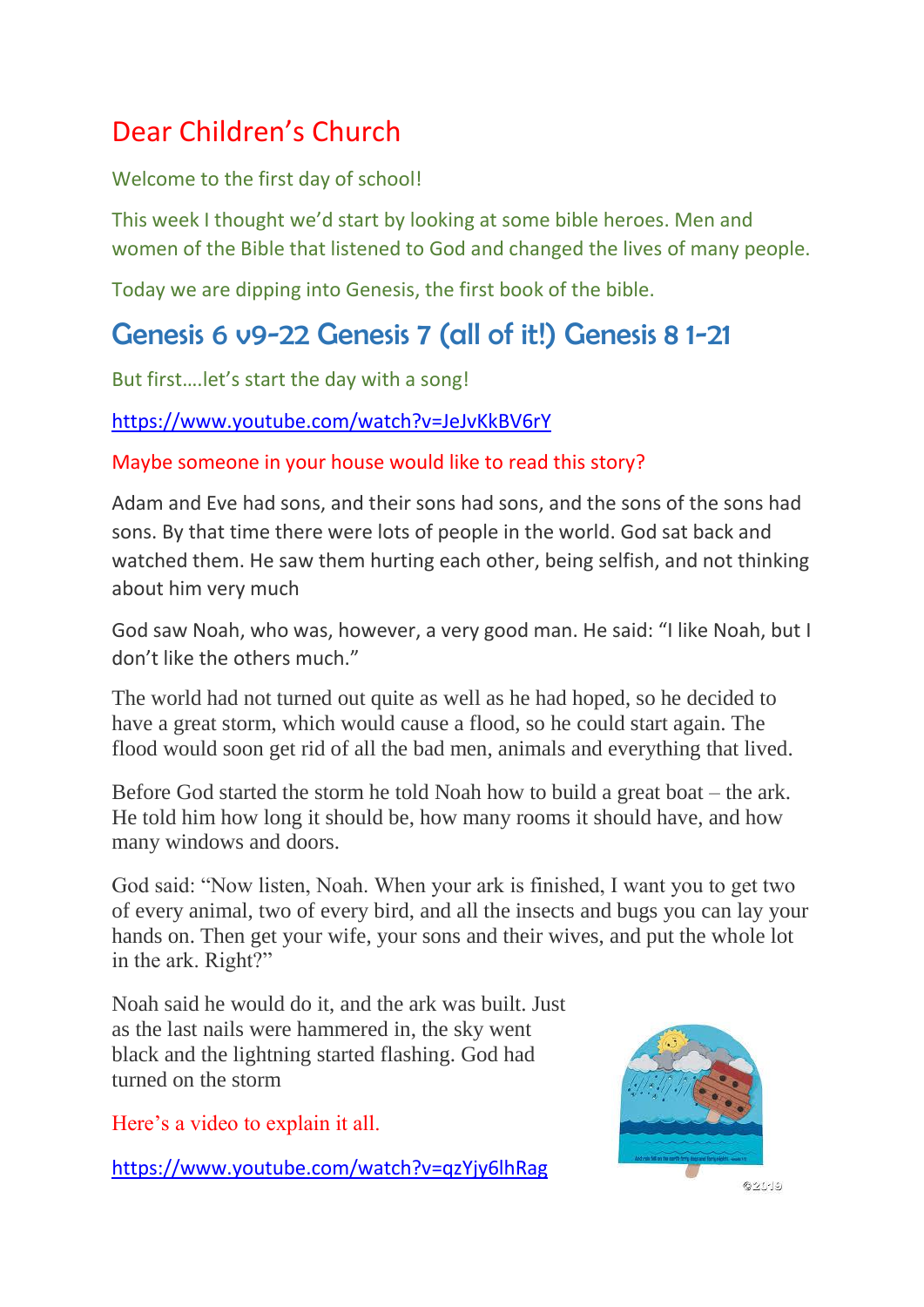So God trusted Noah to do the right thing and Noah trusted God that he and his family would be ok.

Trusting someone can sometimes be hard to do. It's a bit like learning to ride your bike, we have to practice. At first we have to learn, and sometimes we wobble, but then we get the hang of it and then it's easy. Learning to trust is as easy as that. As easy as riding a bike!

Perhaps you'd like to draw a picture or write down all the people you can trust.

Noah trusted God and He kept him safe. In fact God promised Noah he would never let anything destroy the earth again. And do you know what? God always keeps his promises.

Have you made a promise to someone recently? Maybe you could add this promise to your picture. Or maybe you could make a promise right now and share it with your brothers and sisters and those at home with you?

Here's a prayer to share

#### Dear God,

Thankyou that you love us so much and have given us this earth to take care of.

Thankyou for your bible that we can learn more about you.

Please help us to be wise like Noah and to listen to your word.

Help us to trust the important people in our lives and

Help us to make and keep our promises.

In Jesus name

Amen

If you do any craft why not take a picture of it and upload it to St George's church Facebook page? Have fun….see you tomorrow Much Love  $Li$ 

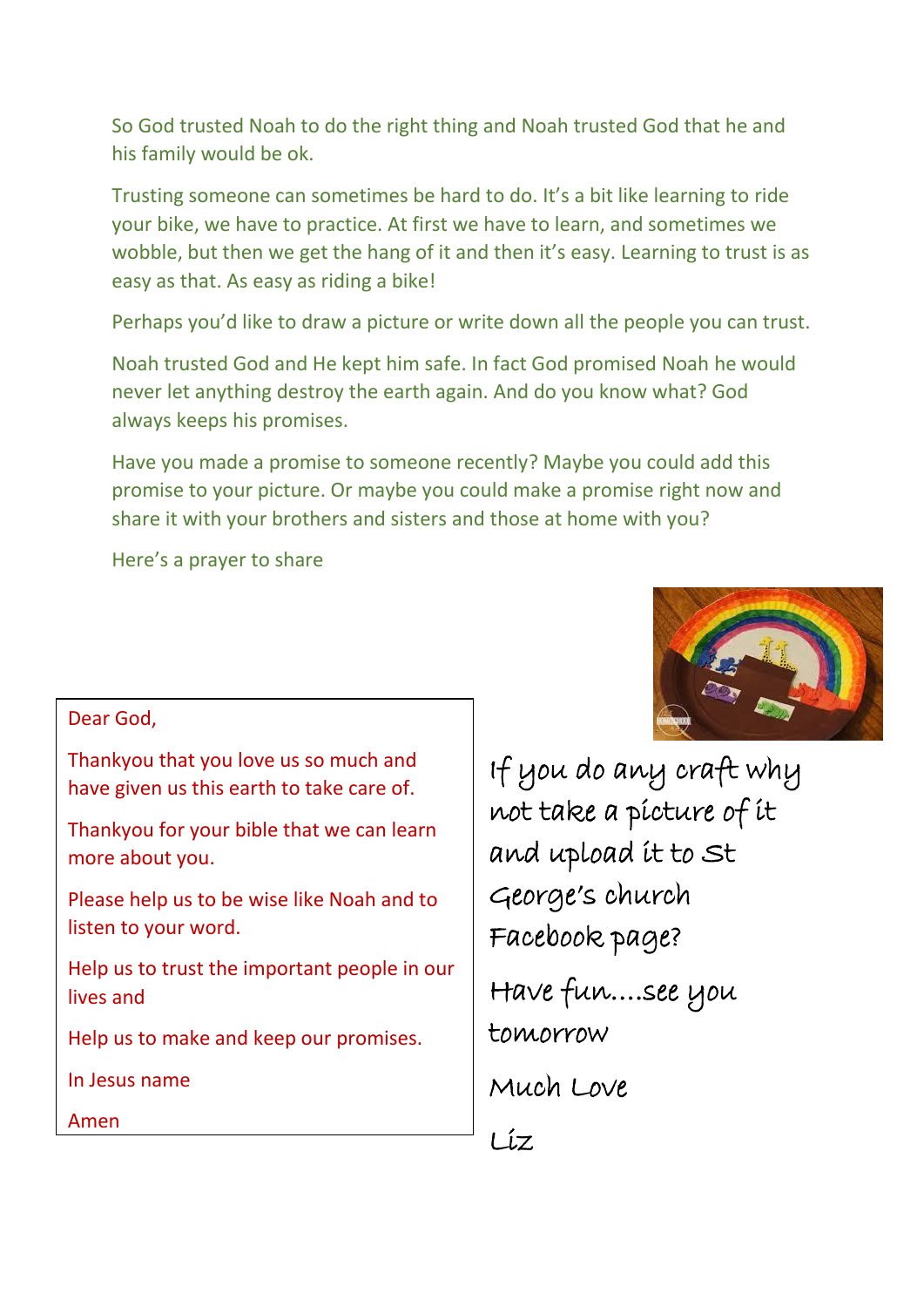|         |              |              |              |         |             |                |             |         |              |                | <b>Noah's Ark Word Search</b> |              |              |         |  |
|---------|--------------|--------------|--------------|---------|-------------|----------------|-------------|---------|--------------|----------------|-------------------------------|--------------|--------------|---------|--|
|         | D            | D            | в            | J       | H           | Ε              | $\mathbb S$ | Y       | $\mathbb S$  | P              | Т                             | D            |              | T       |  |
| N       | $\circ$      |              | V            | H       | V           | $\mathsf{Z}$   | $\mathsf E$ | U       | R            | $\overline{A}$ | $\circ$                       | G            | N.           | $\circ$ |  |
| F       |              | $\mathbb{R}$ |              | $\perp$ | P           | a.             | C           | $\circ$ | $\mathsf{P}$ | $\circ$        | V                             | $\mathsf{A}$ | $\mathbf{I}$ | W       |  |
|         | Ε            | U            | L            | C       | $\mathsf J$ | С              | M           | C       | <b>L</b>     | P              | N                             | E.           | Q            | T.      |  |
| A       | $\mathbb{R}$ | В            | K            | V       | N           | $\mathbf{d}$   | в           | F       | Ë.           | Ε              | L                             | R            | D            | Κ       |  |
|         | D            | Ε            | F            | P       | S           | T              |             |         | X Y V        | K              | W                             | $\mathbf{I}$ | V            | Z       |  |
| S       | X            | N            | T            | Ε       | V           | $\overline{1}$ | U           | $\circ$ | V            | R              | Α                             | ٧            | Е            | N       |  |
| N       | S            | $\mathbf{L}$ | $\mathsf{A}$ | L       | L.          | R              | $\mathbf C$ | D       | $\circ$      | O              | G                             | G            | W            | S       |  |
|         |              | N            | X            | L       | A           | С              | W           | O       | в            | N              | J.                            | A            | R            | Q       |  |
| $\circ$ | В            | Е            | D            |         | E           | Ν              | T           | Τ       | С            | U              | Η                             | T            | Z            | G       |  |

land animals obedient build covenant promise rainbow criticize raven dove saved evil supplies flood two good